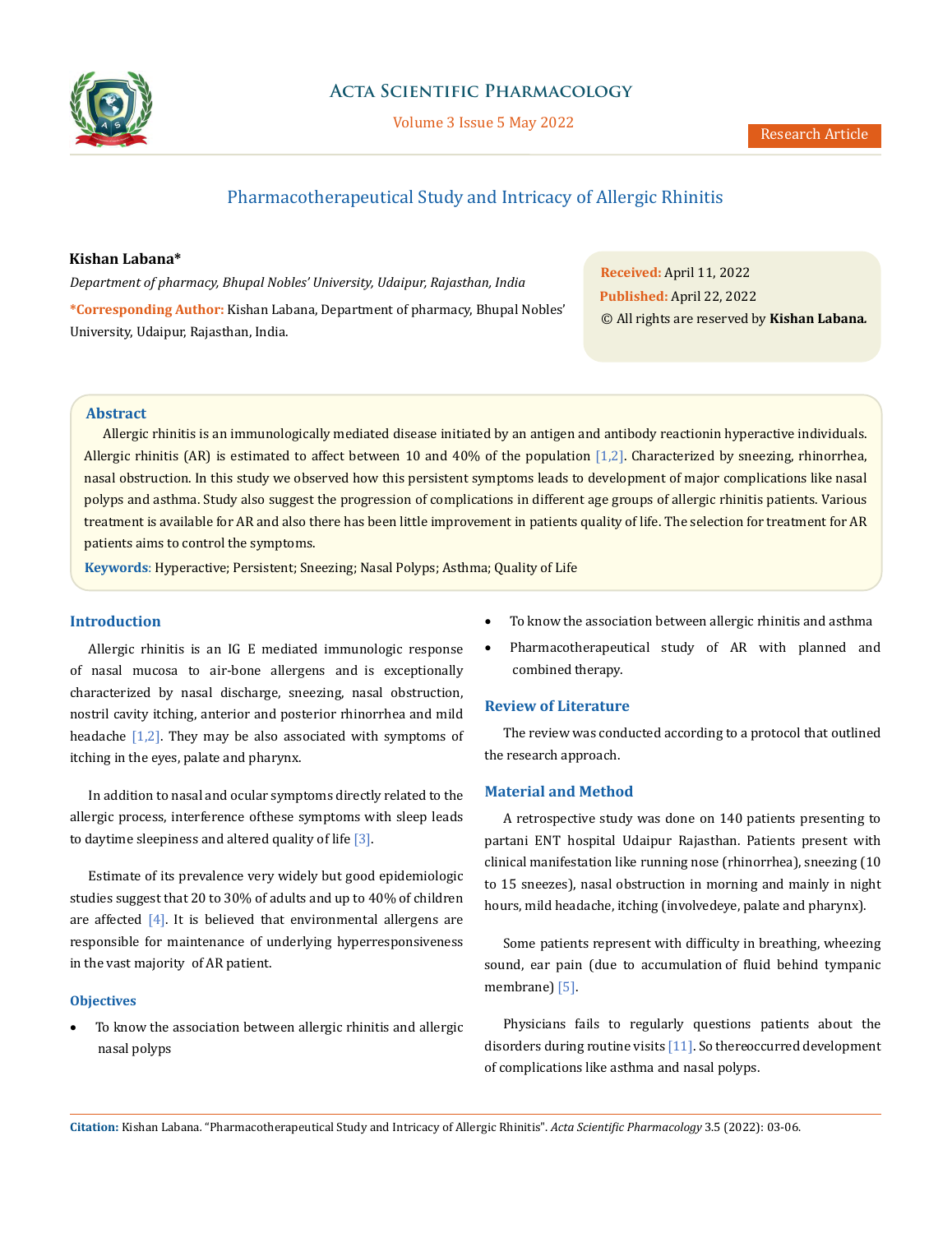Appropriate examination to the asses the nasal cavity with the help of nasal speculum found mild to moderate inflammation of turbinates in nostril, excessive allergic mucosa with some extent of hypertrophied (Growth of ethmoidal polyp). Also found that genetically deviated nasal septum (DNS) culminate in early development of allergic rhinitis.

# **Development of allergic nasal polyp with allergic rhinitis (ANPAR)**

This contemplative study of 140 patients with most common age group. The most common polyp is associated are ethmoidal polyp.

Epidemiological studies provides little evidence to support this relationship with NP found in only 1to 2% of patient with skin prick test. There is some evidence of genetic elements to Nasal polyps. A link has been demonstrated recently between HLA-A74 AND NP. Anterior and posterior rhinoscopy results single or multiple pale, grey polypoidal masses.

| Age (year) | <b>Patients with ARANP</b> |
|------------|----------------------------|
| $2 - 13$   | 3                          |
| 14-25      | 5                          |
| 26-35      | 3                          |
| 36-60      |                            |
| Above 61   | 23                         |

**Table a**

#### **Allergic rhinitis and its impact on asthma (ARIA)**

ARIA was initiated during a WHO workshop 1999 and was published in 2001. ARIA reclassified AR is mild/moderate, severe and intermittent/persistent [10]. In its 2010 revision ARIA developed clinical practice guidelines for the management of allergic rhinitis and asthma comorbidities based on GRADE (grading of recommendation assessment, development and evaluation).

A retrospective study of 140 patients represent with symptoms of allergic rhinitis from long period of time with nasal obstruction, sneezing, rhinorrhea, difficulty in breathing, wheezing sound.

| Age (year) | <b>Patients with ARIA</b> |
|------------|---------------------------|
| $2 - 13$   |                           |
| 14-25      | 5                         |
| 26-35      | g                         |
| 36-60      | 15                        |
| Above 61   | 17                        |

**Table b**

# **Pharmacotherapeutic study of ARIA and ARANP Pharmacotherapy of ARANP**

A decent approach for treatment of ARANP was to start with antibiotics containing (doxycycline+ lactobacillus spores) for adults with 100mg and for children's cefpodoxime proxetil 100 MG found to be effective.

Along with combination of leukotriene antagonist and H1 receptors antihistaminic that is montelukast+ levocetirizine, montelukast + ebastine.

Corticosteroids prescribed with aim of reducing inflammation in respiratory tract with appropriate dose according to age i.e. prednisolone 4mg (methylprednisolone) and adult dose 8 mg to the non diabetic patient for initially 15 days.

As intranasal antihistamines typically have a fast onset of action, demonstrated to significantly reduce symptoms within 15 to 30 min  $[12,13]$  with effects lasting up to 12 hrs  $[14,15]$ .

Drugs to be continued after follow-up period of 10 days to continue with levocetirizine + montelukast and inhalational glucocorticoids (fluticasone proprioate 0.05%w/w) or with combination of H1 receptors blocker azelastin+ fluticasone propionate) [7-9,16].

Diabetic patient suffering from AR steroid prescribed are deflazacort 6 mg dexamethasone 6 mg which is less potent than intermediate acting glucocorticoid.

Combination therapy found to be effective in 20% of patients who was suffering from ARANP.

For complete eradication of nasal polyps, patients were advised with FES surgery (Functional Endoscopic Sinus surgery).

**Citation:** Kishan Labana*.* "Pharmacotherapeutical Study and Intricacy of Allergic Rhinitis". *Acta Scientific Pharmacology* 3.5 (2022): 03-06.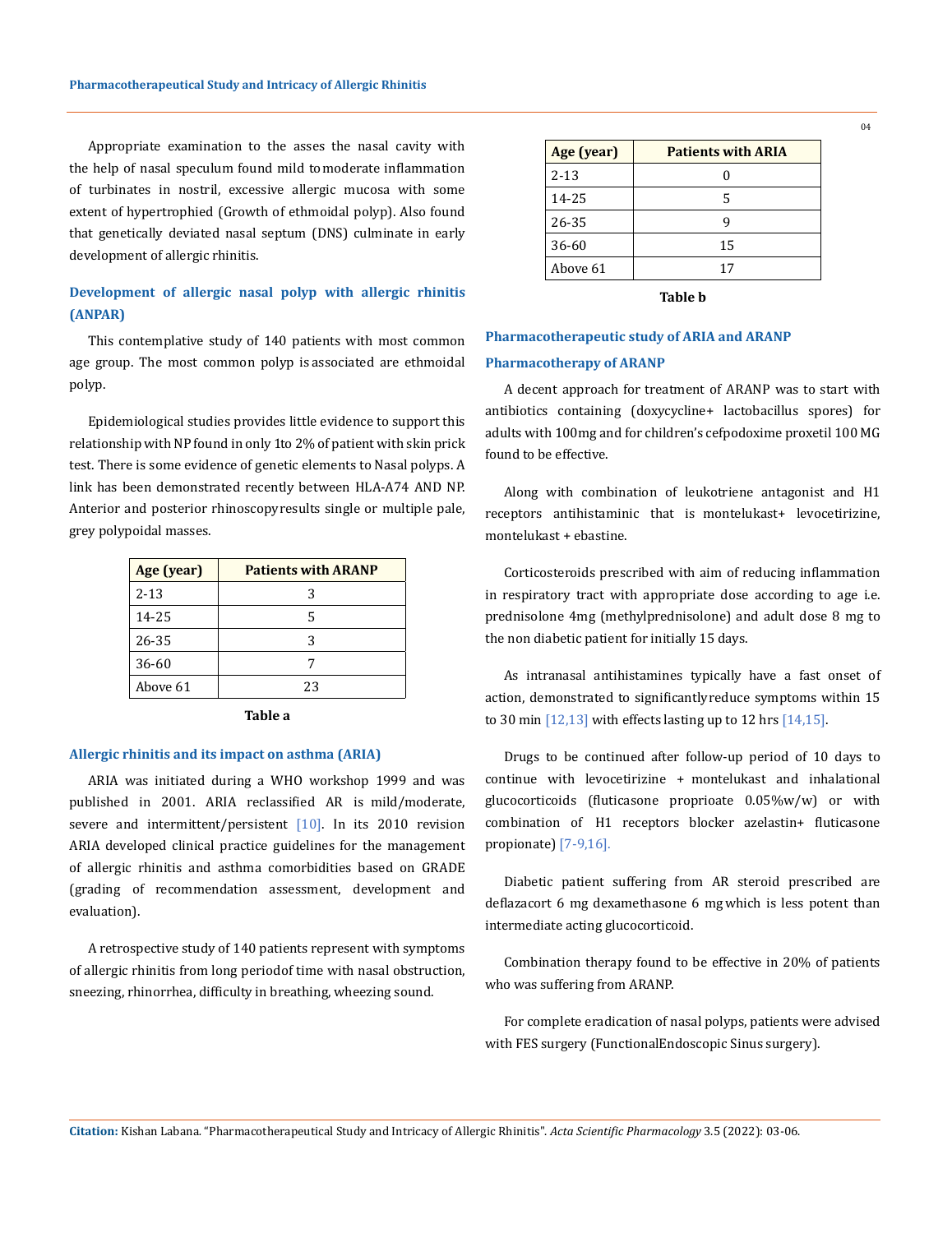#### **Pharmacotherapy of ARIA**

Patients presented to OPD, were presented with difficulty in breathing, breathlessness, wheezing sound were prescribed with treatment of combination therapy of directly acting bronchodilators (methylxanthine) etophylline 77 mg+ theophylline 23 mg, total 100mg of initial dose for 10 days.

Other treatment include leukotriene antagonist along with non sedative antihistamines forprevention of allergic mediated asthma attacks.

Steroids prevent inflammation in airway tract includes prednisolone methylprednisolone for non- diabetic patients and for diabetic patient dexamethasone, deflazacort and betamethasone were prescribed. Inhalational glucocorticoid found to be effective in pregnancy.

Immunotherapy may also reduce the risk for the future development of asthma in children with allergic rhinitis  $[6]$ .

## **Discussion**

ARANP and ARIA has always been challenging co-morbiditis in allergic rhinitis. Treatment with Combination therapy and follow up monitoring found to be effective.

ARANP were treated with surgically removal of ethmoidal associated nasal polyp.

#### **Conclusion**

The observational study is to bring in notice to allergist, academicians, researchers about epidemiological studies of AR with their intricacy. The pharmacotherapy along with surgery provides of relief.

#### **Conflict of Interest**

There is no conflict of interest.

### **Financial Assistance**

There is no any funding provided, granted and was taken for my study.

#### **Bibliography**

1. Bjorksten B., *et al*[. "Worldwide time trends for symptoms of](https://pubmed.ncbi.nlm.nih.gov/17651373/)  [rhinitis and conjunctivitis: phase III of the international study](https://pubmed.ncbi.nlm.nih.gov/17651373/)  [of asthma and allergies in childhood".](https://pubmed.ncbi.nlm.nih.gov/17651373/) *Pediatric Allergy and Immunology* 19 (2008): 110-124.

- 2. [Bernstein J A. "Azelastine hydrochloride: a review of](https://pubmed.ncbi.nlm.nih.gov/17723160/)  [pharmacology, pharmacokinetics, clinical efficacy and](https://pubmed.ncbi.nlm.nih.gov/17723160/)  tolerability". *[Current Medical Research and Opinion](https://pubmed.ncbi.nlm.nih.gov/17723160/)* 23 (2007): [2441-2452.](https://pubmed.ncbi.nlm.nih.gov/17723160/)
- 3. [Dykewicz MS and Hamilos DL. "Rhinitis and sinusitis".](https://pubmed.ncbi.nlm.nih.gov/20176255/) *The [Journal of Allergy and Clinical Immunology](https://pubmed.ncbi.nlm.nih.gov/20176255/)* 125 (2010): S103- [115.](https://pubmed.ncbi.nlm.nih.gov/20176255/)
- 4. [Meltzer EO. "Allergic Rhinitis: Burden of Illness, Quality of Life,](https://pubmed.ncbi.nlm.nih.gov/27083099/)  Comorbidities, and Control". *[Immunology and Allergy Clinics of](https://pubmed.ncbi.nlm.nih.gov/27083099/)  North America* [36 \(2016\): 235-248.](https://pubmed.ncbi.nlm.nih.gov/27083099/)
- 5. Small P., *et al*[. "Rhinitis: a practical and comprehensive approach](https://www.researchgate.net/publication/246145909_Rhinitis_A_Practical_and_Comprehensive_Approach_to_Assessment_and_Therapy)  to assessment and therapy". *[Journal of Otolaryngology](https://www.researchgate.net/publication/246145909_Rhinitis_A_Practical_and_Comprehensive_Approach_to_Assessment_and_Therapy)* 36 [\(2007\): S5-27.](https://www.researchgate.net/publication/246145909_Rhinitis_A_Practical_and_Comprehensive_Approach_to_Assessment_and_Therapy)
- 6. [Frew AJ. "Allergen immunotherapy".](https://pubmed.ncbi.nlm.nih.gov/20176266/) *The Journal of Allergy and [Clinical Immunology](https://pubmed.ncbi.nlm.nih.gov/20176266/)* 125 (2010): S306-313.
- 7. Pullerits T., *et al*[. "Randomized placebo-controlled study](https://pubmed.ncbi.nlm.nih.gov/10351924/)  [comparing a leukotriene receptor antagonist and a nasal](https://pubmed.ncbi.nlm.nih.gov/10351924/)  [glucocorticoid in seasonal allergic rhinitis".](https://pubmed.ncbi.nlm.nih.gov/10351924/) *American Journal [of Respiratory and Critical Care Medicine](https://pubmed.ncbi.nlm.nih.gov/10351924/)* 159.6 (1999): 1814- [1818.](https://pubmed.ncbi.nlm.nih.gov/10351924/)
- 8. Ratner PH., *et al*[. "Fluticasone propionate aqueous nasal](https://pubmed.ncbi.nlm.nih.gov/12775135/)  [spray provided significantly greater improvement in daytime](https://pubmed.ncbi.nlm.nih.gov/12775135/)  [and nighttime nasal symptoms of seasonal allergic rhinitis](https://pubmed.ncbi.nlm.nih.gov/12775135/)  compared with montelukast". *[Annals of Allergy, Asthma and](https://pubmed.ncbi.nlm.nih.gov/12775135/)  Immunology* [90.5 \(2005\): 536-542.](https://pubmed.ncbi.nlm.nih.gov/12775135/)
- 9. Wilson AM., *et al*. "A comparison of topical budesonide and oral montelukast in seasonal allergic rhinitis and asthma". *Clinical and Experimental Allergy* 31.4 (2001): 616-624.
- 10. Bousquet J., *et al*[. "Allergic rhinitis and its impact on asthma](https://pubmed.ncbi.nlm.nih.gov/18331513/)  [\(ARIA\) 2008 update \(in collaboration with the World Health](https://pubmed.ncbi.nlm.nih.gov/18331513/)  [Organization, GA \(2\)LEN and AllerGen\)".](https://pubmed.ncbi.nlm.nih.gov/18331513/) *Allergy* 63.86 (2008): [8-160.](https://pubmed.ncbi.nlm.nih.gov/18331513/)
- 11. Kim H and Kaplan A. "Treatment and management of allergic rhinitis [feature]". *Clinical Focus* (2008): 1-4.
- 12. Horak F., *et al*[. "Azelastine nasal spray and desloratadine](https://pubmed.ncbi.nlm.nih.gov/16393441/)  [tablets in pollen-induced seasonal allergic rhinitis: a](https://pubmed.ncbi.nlm.nih.gov/16393441/)  [pharmacodynamic study of onset of action and efficacy".](https://pubmed.ncbi.nlm.nih.gov/16393441/)  *[Current Medical Research and Opinion](https://pubmed.ncbi.nlm.nih.gov/16393441/)* 22 (2006): 151-157.
- 13. Patel D., *et al*[. "Onset and duration of action of nasal sprays in](https://pubmed.ncbi.nlm.nih.gov/18034980/)  [seasonal allergic rhinitis patients: olopatadine hydrochloride](https://pubmed.ncbi.nlm.nih.gov/18034980/)  [versus mometasone furoate monohydrate".](https://pubmed.ncbi.nlm.nih.gov/18034980/) *Allergy and [Asthma Proceedings](https://pubmed.ncbi.nlm.nih.gov/18034980/)* 28 (2007a): 592-599.

**Citation:** Kishan Labana*.* "Pharmacotherapeutical Study and Intricacy of Allergic Rhinitis". *Acta Scientific Pharmacology* 3.5 (2022): 03-06.